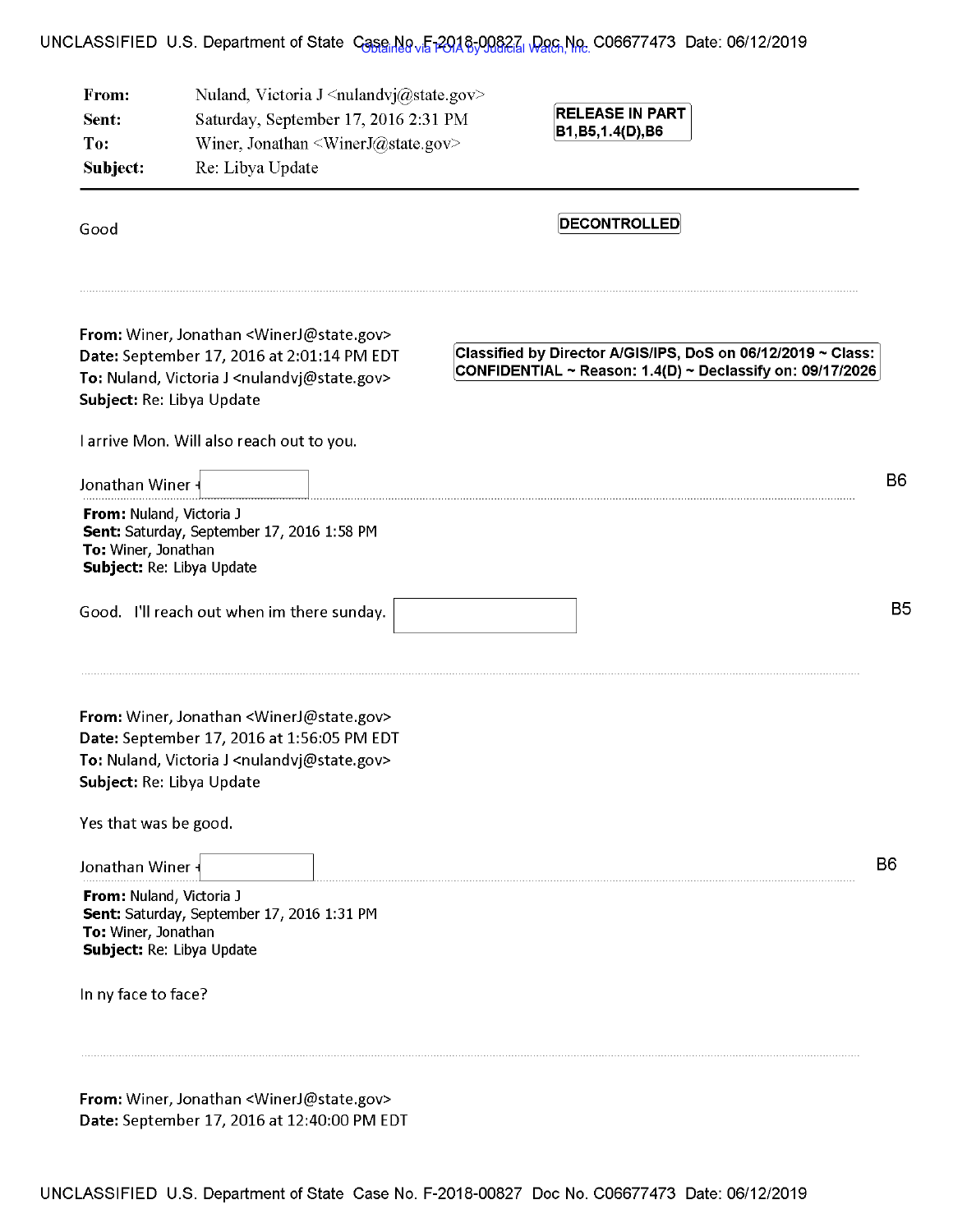To: Nuland, Victoria J <nulandvj@state.gov> **Subject:** Re: Libya Update

Would like to discuss this and a Russian matter.

Jonathan Winer

B6

**From:** Nuland, Victoria J **Sent:** Saturday, September 17, 2016 11:37 AM **To:** Winer, Jonathan **Subject:** Fwd: Libya Update

Your view in my q's below?

From: Nuland, Victoria J <nulandvj@state.gov> **Date:** September 17, 2016 at 10:18:59 AM EDT **To:** Libby, Mark W <LibbyMW@state.gov>, Cohen, Jonathan R <CohenJR@state.gov> **Cc:** Prince, Christine A <PrinceCA@state.gov>, Wynne, Janine M <WynneJM@state.gov>, Burton, Gregory S <BurtonGS@state.gov>, Tribble, Conrad R <TribbleCR@state.gov>, Habinowski, Matthew M <HabinowskiMM@state.gov>, Heffern, John A <HeffernJA@state.gov> **Subject:** Re: Libya Update

V helpful tx

Im starting to hear from euros that there are 100k + migrants poised to try a water crossing to europe in coming months and we'll see them in italy.

B5

**From:** Cohen, Jonathan R <CohenJR@state.gov> **Date:** September 16, 2016 at 7:06:44 PM EDT **To:** Libby, Mark W <LibbyMW@state.gov> **Cc:** Heffern, John A <HeffernJA@state.gov>, Prince, Christine A <PrinceCA@state.gov>, Nu land, Victoria J <nulandvj@state.gov>, Habinowski, Matthew M <HabinowskiMM@state.gov> **Subject:** Re: Libya Update

Thanks Mark - super helpful.

Toria - let us know if you want us to dig deeper. JC

Sent from my BlackBerry 10 smartphone.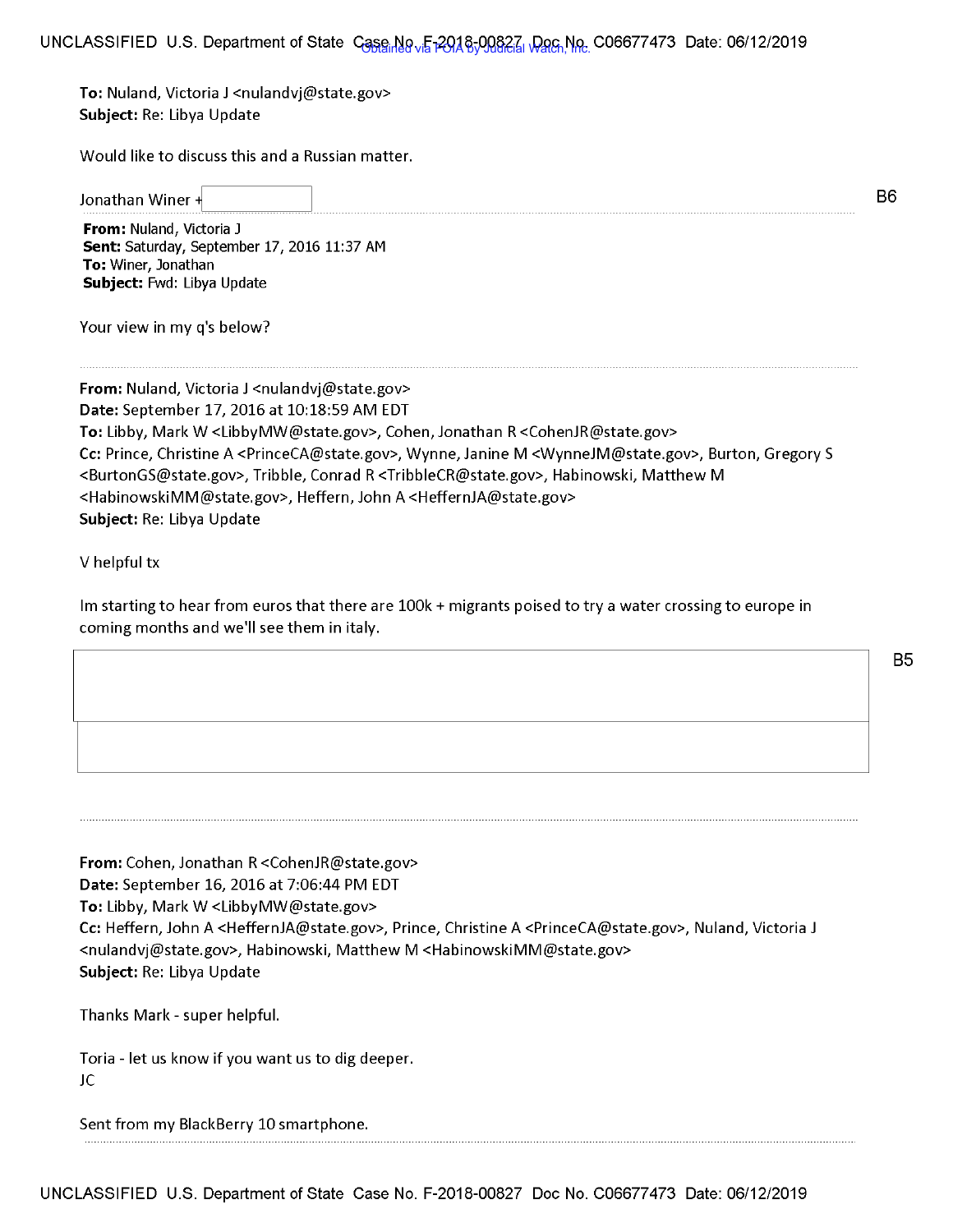## UNCLASSIFIED U.S. Department of State Case No. F-2018-00827, Doc No. C06677473 Date: 06/12/2019

**From:** Libby, Mark W **Sent:** Friday, September 16, 2016 6:56 PM **To:** Cohen, Jonathan R **Cc:** Prince, Christine A; Habinowski, Matthew M **Subject:** FW: Libya Update

Jonathan:

Below please find the latest update from Winer to the  $7<sup>th</sup>$  floor on Libya.

In answer to your question, our top-line goal for UNGA and the Libya Ministerial there is to praise the GNA for its C-ISIL progress in Sirte (and highlight how we've helped) and prod the international community for help rebuilding and stabilizing the city. In contrast to the political mess in Libya at last year's UNGA, there is now a government in Tripoli and ISIL has been pared back significantly on the ground. A top priority at UNGA will be to try to close the remaining  $1.4(D)$ <br>political divisions  $\begin{array}{|l|l|} \hline \end{array}$   $\begin{array}{|l|l|} \hline \end{array}$   $\begin{array}{|l|l|} \hline \end{array}$  B1

As for Operation Sophia - since 2015, the EUNAVFOR operation's mission has been to identify, capture, and dispose of migrant smuggling vessels. Last month, the EU authorized Operation Sophia to take up two additional tasks: training the Libyan coastguard and navy and helping implement the UN arms embargo off the coast of Libya. The UK will be seeking a technical rollover of UNSCR 2240, renewing authorization for Sophia, which USUN has been pushing for. I 1.4(0) ~--------------------------------~----s1

B5

Mark

*Mark W. Libby* 

*Director, Office of Southern European Affairs (EUR/SE)* 

*Department of State* 

*libbymw@state.gov* 

**From:** Shukla, Alice M **Sent:** Friday, September 16, 2016 5:51 PM **To:** Prince, Christine A **Cc:** Libby, Mark W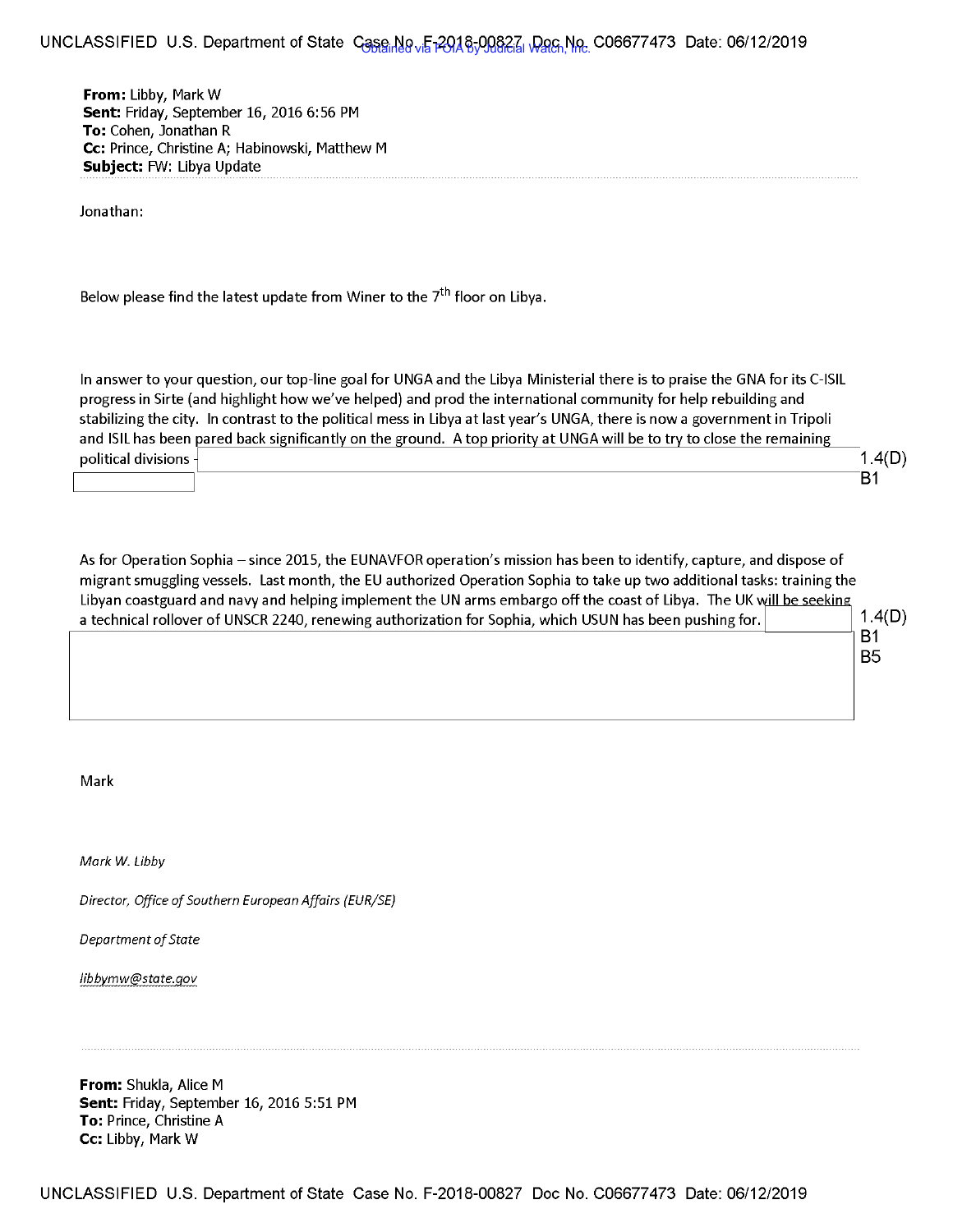## UNCLASSIFIED U.S. Department of State Case No. F-2018-00827, Doc No. C06677473 Date: 06/12/2019

**Subject:** FW: Libya Update

Christine,

Please see a Libya update S/E Winer shared with the Seventh Floor below. We are working on updating our S Libya Ministerial AA and I will share an updated version with you for reference. Please let me know if I can help answer any additional questions.

Thanks, Alice

SH.

This email is UNCLASSIFIED.

**From:** Winer, Jonathan

**Sent:** Tuesday, September 13, 2016 10:03 PM

**To:** Finer, Jonathan J; Kenna, Lisa D; Sullivan, Thomas D

**Cc:** Patterson, Anne W; Leaf, Barbara A; Beecroft, Robert S (Cairo); Bodde, Peter W (LEO); Sison, Michele J

**Subject:** Libya Update

With a week to go until UNGA, Libya is as dynamic as ever. On Friday, I came back from Tunis encouraged after various Then, I woke up Sunday to news that 1.4(0) B1 Haftar's forces had advanced on the Oil Crescent - a severe blow to prospects for the deal that we, the Emiratis, and the Egyptians have been pursuing since Vienna.

> 1.4(0) B1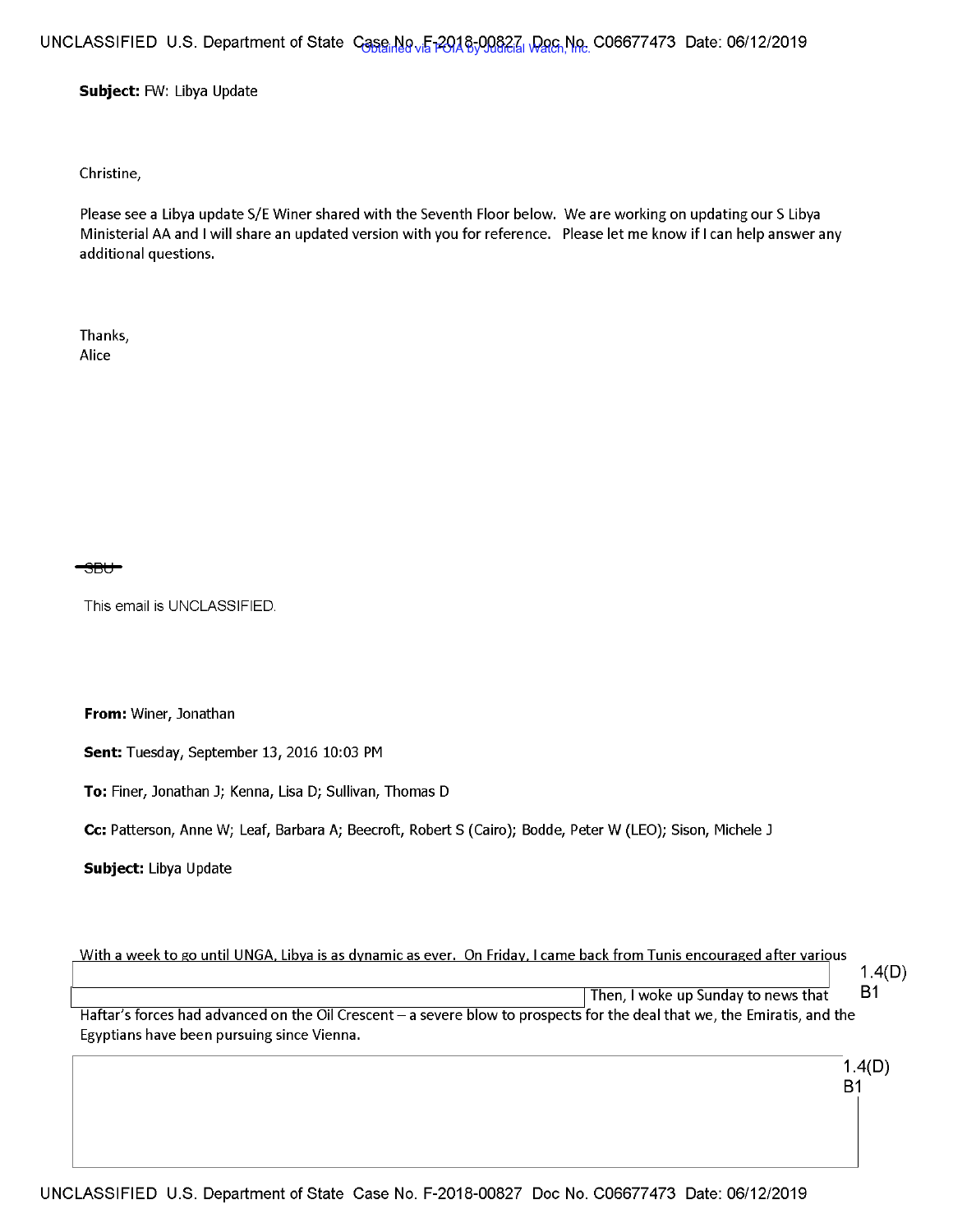I

**(SBU)** Eastern, Western Officers Build Confidence: We had another positive sign in Tunis Thursday: I organized and

~ **Oil Crescent Offensive Wipes Out Progress:** Before dawn on Sunday, however, Haftar launched operations to seize four key ports in Libya's "oil crescent": es-Sidra, Ras Lanuf, Brega, and az-Zueitina. There were few if any

Guard (PFG)). There was no damage to oil facilities. But the harm to prospects for building consensus around al-Qatrani's grand bargain was enormous.

<del>⊣sb∪)</del>

~ **UAE, Egypt Must Make Next Move:I**